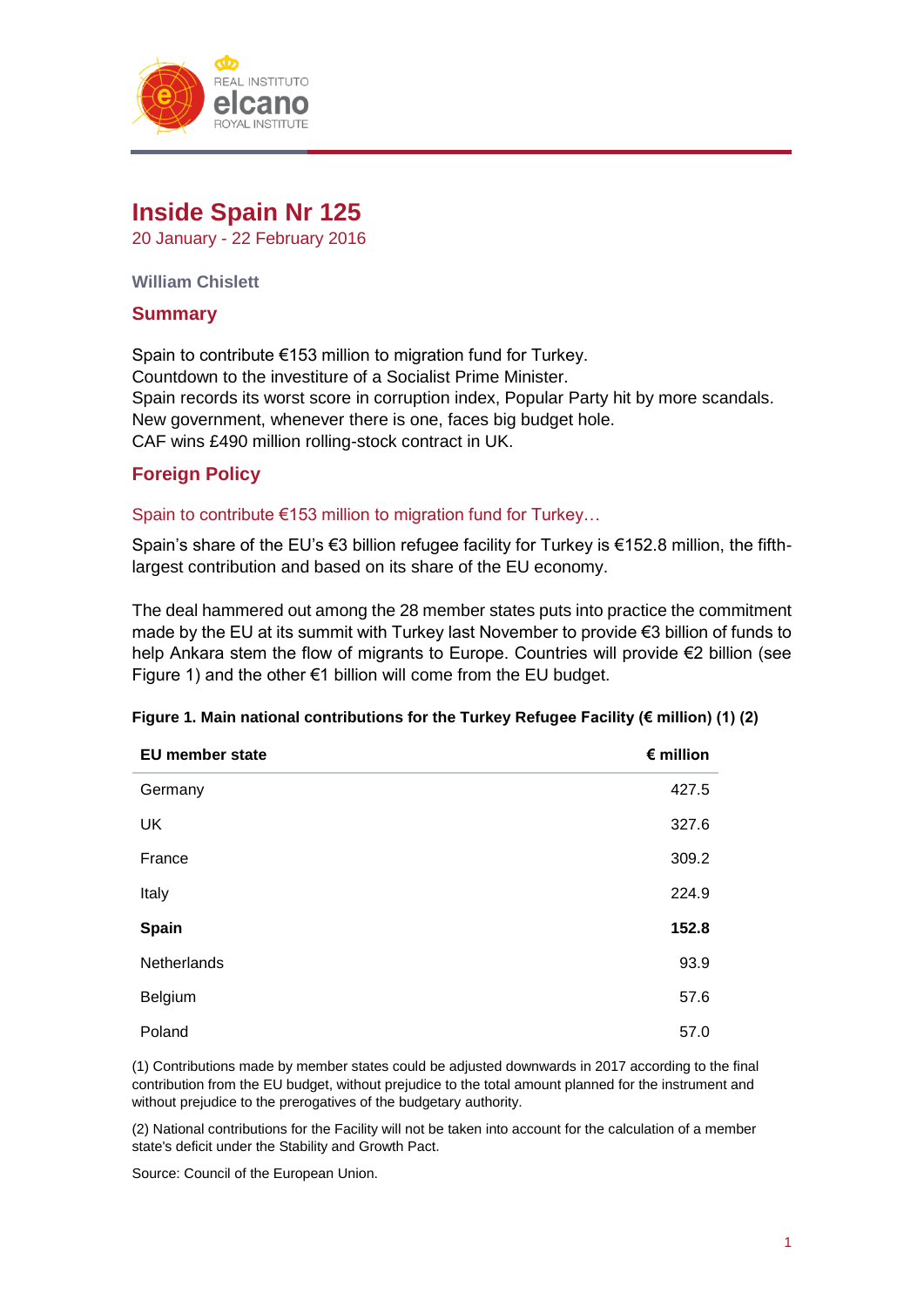The funds will go straight to the refugees, providing them with education, health and food. Brussels hopes it will help lower the number of arrivals after more than a million people reached the continent last year. Figures show few signs of falling so far this year.

#### … while spending on international military missions surpasses €1 billion

Spain spent just over €1 billion in 2015 on international military missions, 37% more than in 2014.

Half of this amount was for NATO-related missions such as the Response Force (based in Spain), Resolute Support (Afghanistan) and Operation Active Endeavour (Mediterranean). Other missions include the United Nations Interim Force (UNIFIL) in Lebanon.

# **Domestic Scene**

#### Countdown to the investiture of a Socialist Prime Minister

The clock is now ticking to appoint the Socialist Pedro Sánchez the new Prime Minister. If he fails to gain an absolute majority in parliament on March 2 or a simple one on March 5 then Spain is headed towards a new election in June (see Figure 2).

| Date       | <b>Action</b>                                                                                                                   |
|------------|---------------------------------------------------------------------------------------------------------------------------------|
| February 2 | King Felipe asked the Socialist Pedro Sánchez to form a government.                                                             |
| March 1    | Investiture debate in parliament.                                                                                               |
| March 2    | First vote. To be elected Sánchez needs an absolute majority.                                                                   |
| March 5    | Second vote. To be elected Sánchez needs a simple majority (1). If he is not<br>elected the King can propose another candidate. |
| May 3      | The hypothetical date for dissolving parliament if by then a new Prime Minister<br>has not been elected.                        |
| June 26    | Possible date for new parliamentary election.                                                                                   |

#### **Figure 2. Calendar for the investiture vote of Pedro Sánchez**

(1) A majority in which the highest number of votes cast for a candidate exceeds the second-highest number, while not constituting an absolute majority.

Source: *El País*.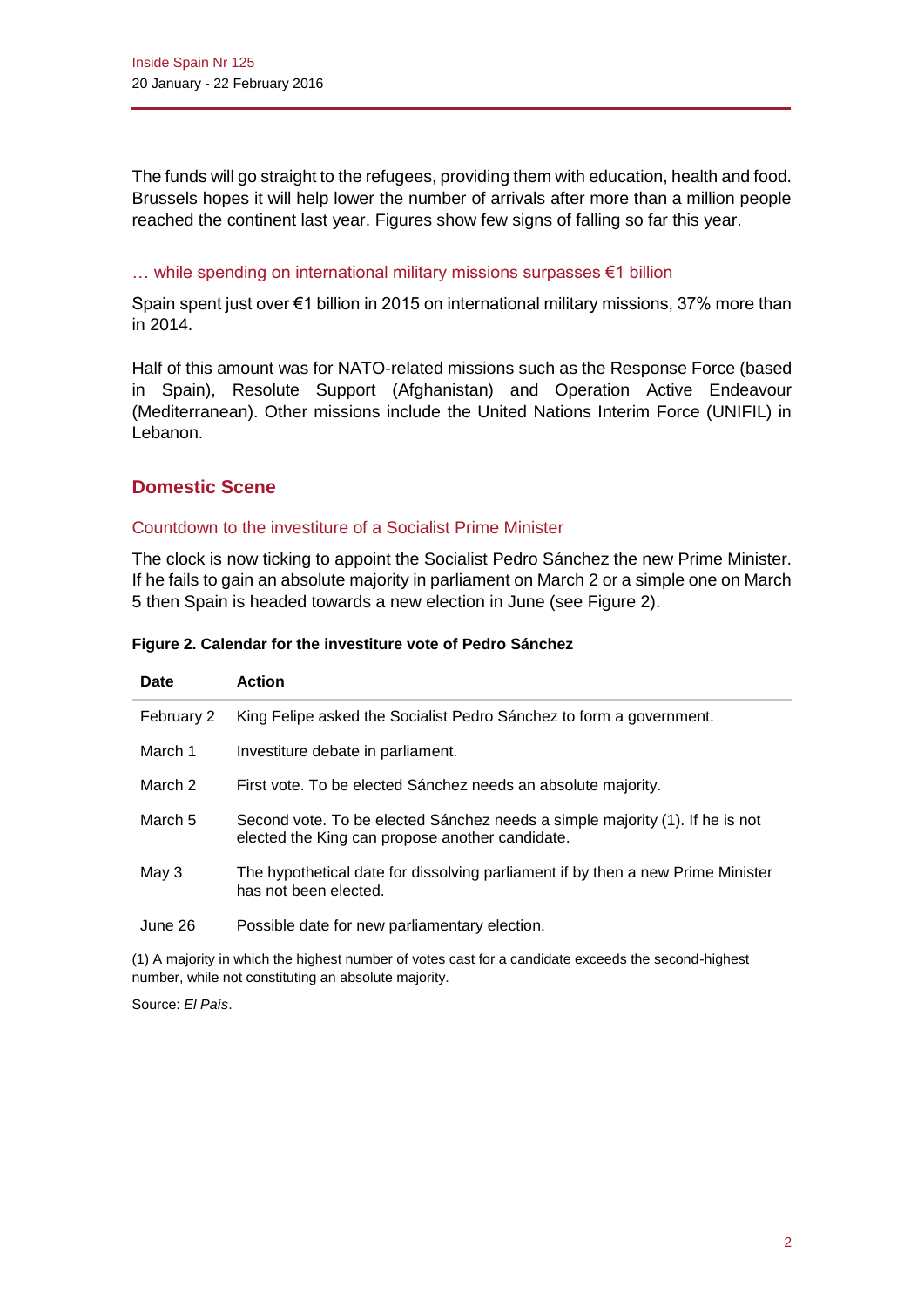King Felipe VI entrusted Sánchez (from the Socialist party, the PSOE) on 3 February with the task of forming a new government, after Mariano Rajoy, the incumbent Popular Party (PP) Prime Minister, turned down the offer to start coalition talks. Rajoy, who won the 20 December election but lost his absolute majority, said he saw no chance of winning sufficient support, but left open the possibility of presenting himself if Sánchez fails.

Rajoy said his party would vote against Sánchez at the two investitures. If the PP abstains on 5 March Sánchez could emerge as the new Prime Minister.

A fresh election looks like repeating to a large degree the inconclusive results of last December's election with still no party obtaining anywhere near an absolute majority (see Figure 3). The centrist Ciudadanos, according to a Sigma Dos poll, would be the main beneficiary in terms of the largest increase in the number of seats (from 40 to 50). These seats combined with those of the PP (for a total of 169 out of 350) would be seven seats short of the 'magic' number of 176 for a stable government.

|                    | 2011 election | 2015 election | February 2016 |
|--------------------|---------------|---------------|---------------|
| Popular Party (PP) | 44.6 (186)    | 28.7 (123)    | 27.8 (119)    |
| Socialists (PSOE)  | 28.8 (110)    | 22.0(90)      | 23.1(93)      |
| <b>Podemos</b>     |               | 20.7(69)      | 18.8(60)      |
| Ciudadanos         |               | 13.9(40)      | 15.3(50)      |

#### **Figure 3. Voter intention (% of valid votes and number of parliamentary seats)**

Source: Sigma Dos.

Spain is one of the very few EU countries not to have had a coalition government in the last 40 years. And neither has the political class forged a culture of compromises and pacts, which the election results show is what Spaniards want, but which the political parties, stuck in megaphone diplomacy and 'red lines', have so far failed to deliver. That said, Belgium took almost 600 days to form a government (announced in 2011) and the economy did not collapse.

Sánchez is much more advanced in his negotiations with the centrist Ciudadanos, led by Albert Rivera, than with the anti-austerity Podemos, headed by Pablo Iglesias, and other leftist parties. Sánchez and Rivera agree, for example, on asking the European Commission for another year in order to meet the benchmark budget deficit target of 3% of GDP (see the item in the Economy section).

Iglesias's strategy seems to be aimed at forcing a new election by offering conditions that are impossible for the Socialists to accept. Podemos trod closely on the heels of the Socialists in the December election (20.7% of the vote compared with the Socialists' 22%).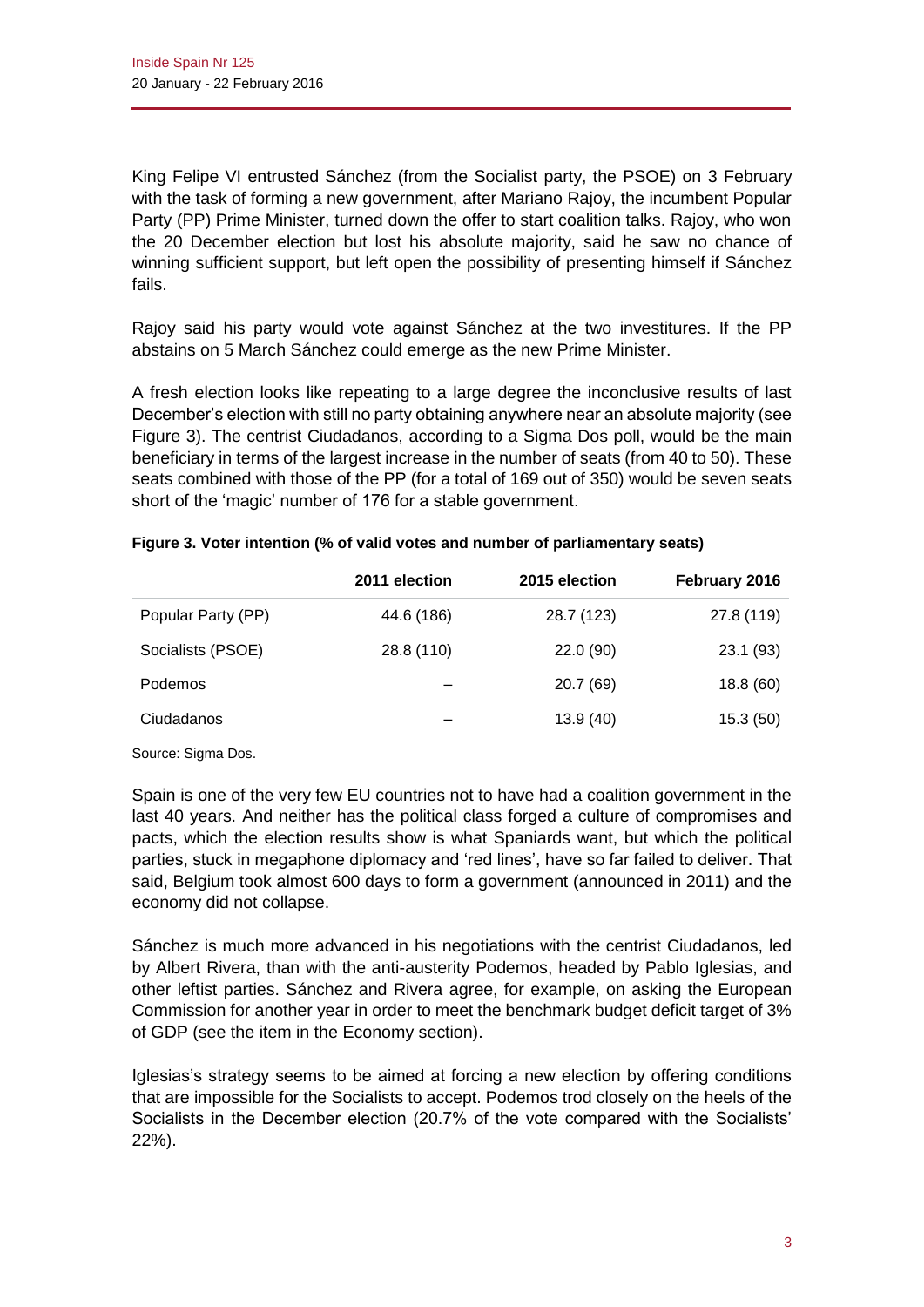Iglesias is demanding a referendum on independence for Catalonia, a very heated issue that the Socialists as well as the PP and Ciudadanos (which between them won 65% of the vote last December) reject outright. Iglesias is somewhat of a hostage on this issue to his Catalan allies as they have 12 seats in parliament.

On some economic matters, the Socialists and Podemos are not that far apart. For example, both parties want to reform and beef up the Tax Agency, repeal the 2012 labour reforms and substantially increase the minimum wage.

Luis Garicano, a professor at the London School of Economics and the chief economic advisor of Ciudadanos, described Podemos' economic programme, particularly in public spending matters, as 'magical realism without realism' in reference to a literary genre associated particularly with Latin America.

A minority Socialist/Ciudadanos government (130 of the 350 seats), with the support or abstention of other parties on 3 or 5 March in order for it to pass muster, is what just over half of respondents in a Metroscopia poll said they wanted, compared with 37% for a leftist coalition comprising the Socialists, Podemos and the anti-capitalist Popular Unity, which would only have 134 seats (see Figure 4).

| <b>Combination</b>                                                                                | Good | <b>Bad</b> | <b>Balance</b> |
|---------------------------------------------------------------------------------------------------|------|------------|----------------|
| Socialists+Ciudadanos+support or abstention of other parties                                      | 51   | 42         | +9             |
| Socialists on their own+ad hoc pacts with other parties                                           | 43   | 49         | -6             |
| Transition gov. comprising independent figures and members of<br>other parties, headed by Sánchez | 43   | 49         | -6             |
| Socialists+Popular Party+Ciudadanos, headed by Sánchez and<br>Mariano Rajoy as deputy PM          | 42   | 53         | $-11$          |
| Socialists+Podemos+Popular Unity+ support or abstention of<br>other parties                       | 37   | 58         | -21            |

# **Figure 4. Possible coalitions for Pedro Sánchez to form a government**

Source: Metroscopia.

Ciudadanos does not want to enter a government with the Socialists, though it is prepared to agree the main lines of a programme. Ciudadanos sees an opportunity to outflank the PP, discredited by the toxic issue of a string of corruption scandals (see the next item), as the main centre-right party and believes it would run the risk of burning itself if it formally entered government.

A Socialist government on its own would be a weak one (only 25% of parliamentary seats) and subject to continuous ad hoc pacts, but by holding an essentially central position (as a social-democratic party) would have more flexibility than the other partiers in reaching agreements with parties to its left and right.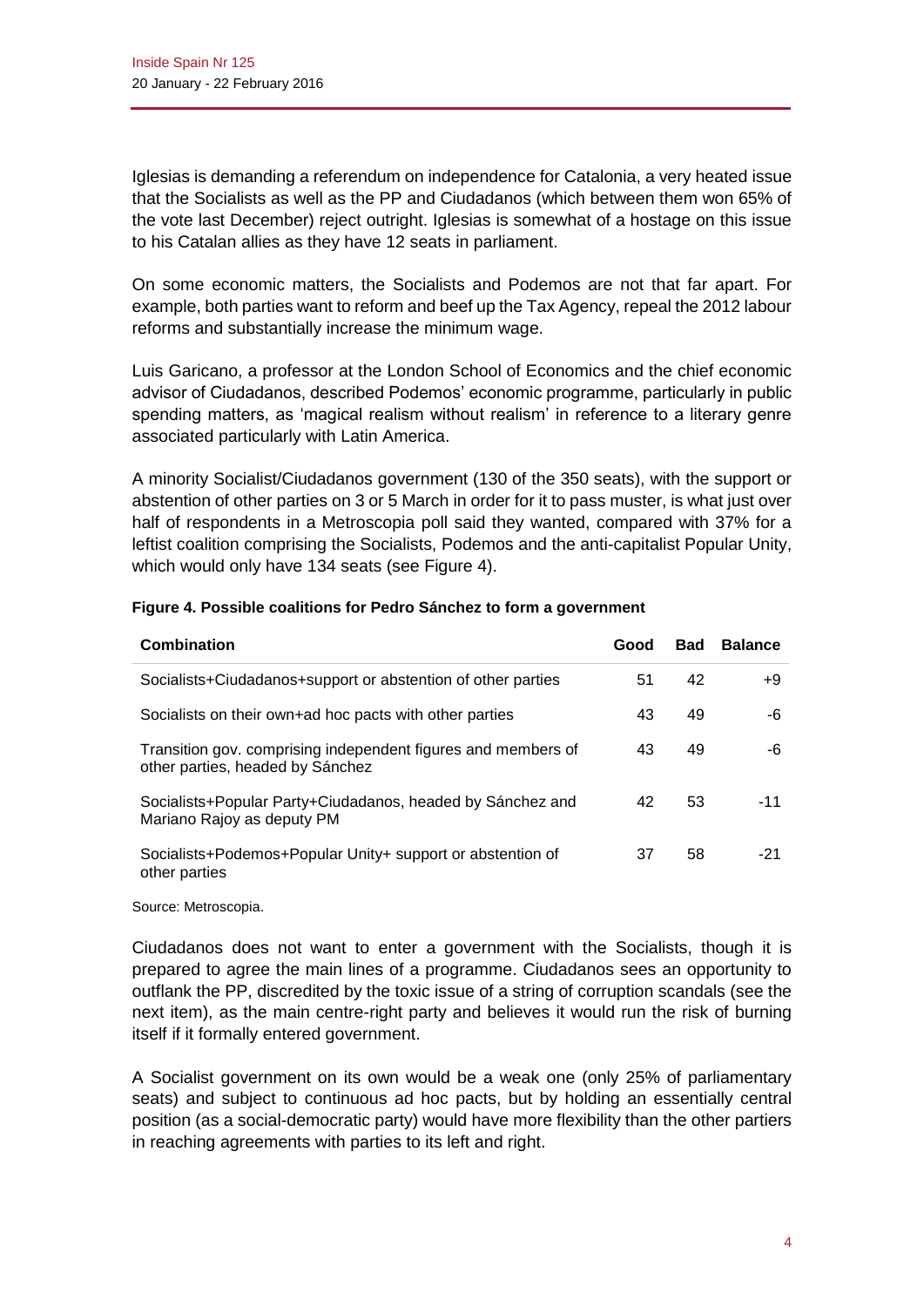On one particular issue there are no disagreements between the Socialists, Ciudadanos and Podemos, and that is that none of them want to get into bed with the PP because it is so tainted by corruption that it is perceived as having zero credibility to champion the much needed fight against it.

Rajoy is pushing for a coalition with the Socialists and Ciudadanos, and firmed this up by offering Sánchez and Rivera the posts of Deputy Prime Minister.

# Spain records its worst score in corruption index, Popular Party hit by more scandals

Spain dropped one place in Transparency International's annual corruption perception index to 36th out of 168 countries and its score of 58 out of 100 (the nearer to 100 the cleaner the country) was its lowest since the ranking began in 1995 (see Figure 5).

| 2015 rank      | <b>2015 score</b> | 2014 score | 2013 score | 2012 score |
|----------------|-------------------|------------|------------|------------|
| 1. Denmark     | 91                | 92         | 91         | 90         |
| 5. Netherlands | 87                | 83         | 83         | 84         |
| 10. Germany    | 81                | 79         | 79         | 79         |
| 23. France     | 70                | 69         | 69         | 71         |
| 36. Spain      | 58                | 60         | 60         | 65         |
| 61. Italy      | 44                | 43         | 43         | 42         |

#### **Figure 5. Corruption Perception Index 2015 (1)**

(1) The nearer to 100, the cleaner the country.

Source: Transparency International.

Along with Australia, Libya, Brazil and Turkey, Spain is one of the five countries whose score has fallen the most in the last four years.

The country is awash in corruption cases, almost all of which took place before the PP took office at the end of 2011 but which have come to light since then and involve the party. These cases are mainly confined to municipal and regional politicians and their involvement in the awarding of public contracts and permits.

The number of corruption probes by the judiciary trebled between 2010 and 2015 to 1,108, according to the Interior Ministry, and the number of people detained increased from 389 to 2,442 (see Figure 6).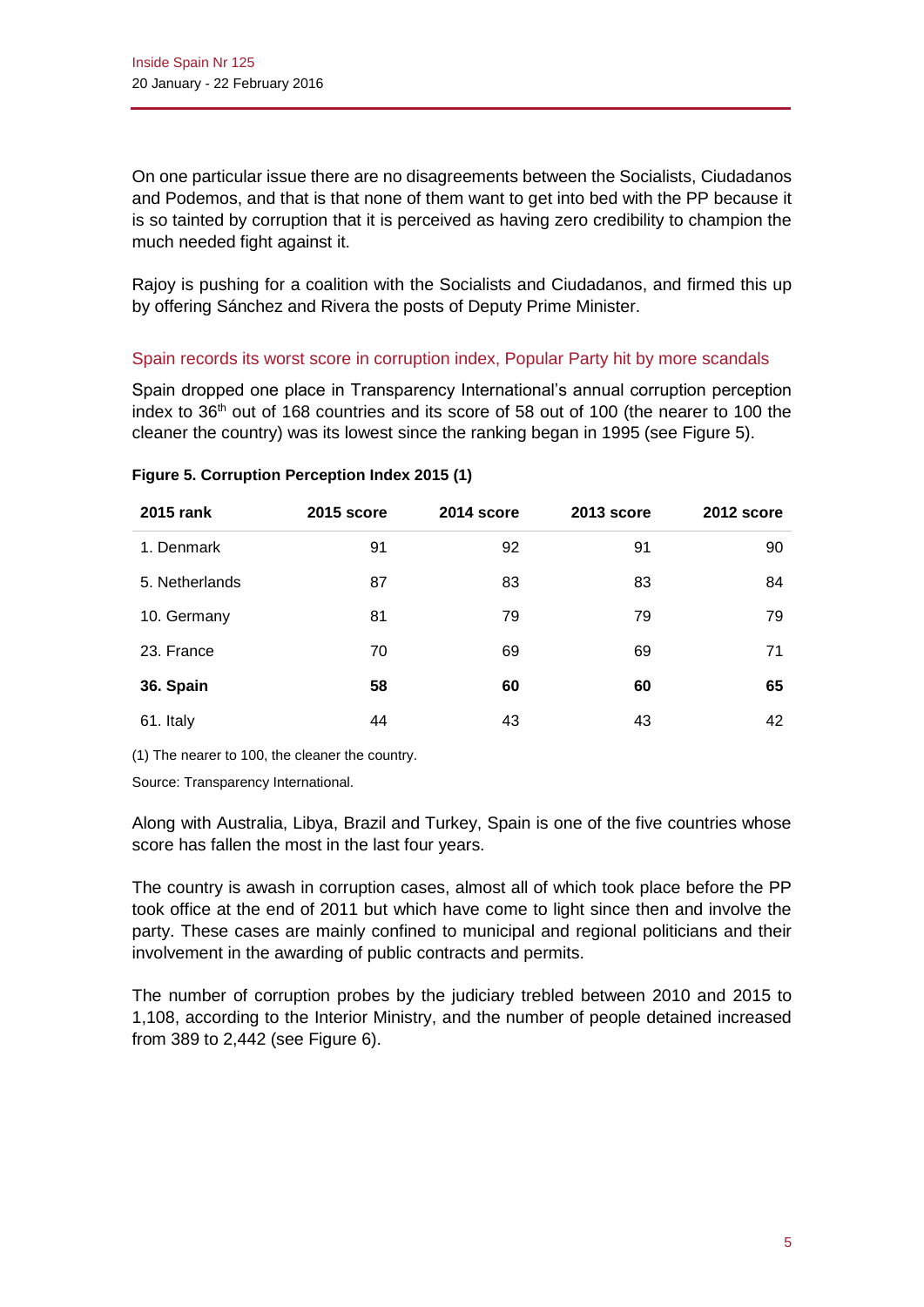| <b>Type of crime</b>                  | Number (%) |
|---------------------------------------|------------|
| Social security                       | 530 (16.3) |
| <b>Bribery</b>                        | 407 (12.5) |
| Administrative malfeasance            | 320 (9.8)  |
| Embezzlement                          | 266 (8.2)  |
| Crimes against the public<br>Treasury | 263(8.1)   |
| Falsehood in subsidies                | 174 (5.3)  |
| Corporate crime                       | 151 (4.6)  |
| Money laundering                      | 138 (4.2)  |
| Trafficking of influences             | 85(2.6)    |
| Urban re-zoning malfeasance           | 77 (2.4)   |
| Other crimes                          | 844 (25.9) |
| Total                                 | 3,255      |

#### **Figure 6. Corruption related crimes, 2012-15 (number and % of total)**

Source: Interior Ministry.

In Valencia, ground zero of Spain's real-estate bubble, epicentre of a string of corruption cases and fiefdom of the PP, close to 50 people working for or involved in the city's government, including nine out of 10 PP councillors, are the target of a judicial probe for awarding contracts in return for commissions. Among those summoned to appear before a judge to answer accusations in the case known as Taula was Alfonso Rus, the former Chairman of the Valencia provincial council and the PP's leader in the province. Alfonso Grau, a former PP Deputy Mayor of Valencia, was arrested for alleged bribery.

Rita Barberá, the PP Mayor of Valencia between 1991 and 2015 and known as the 'mayor of Spain', denied any knowledge of the irregularities and refused calls for her to resign as a member of the Senate. She became a Senator last year after elections in Valencia (the 17 regions appoint 58 of the 266 Senators) and at a time when she was stained by other alleged corruption cases.

The PP controversially appointed her this month a member of the Senate's permanent council which means that if there are new elections, which is on the cards, she would continue to be *aforado*. This means she could only be tried in the first instance by the Supreme Court or by the highest court in a region, rather than by a lower court. The system applies to some 2,000 politicians in Spain; in Germany, it only applies to one: the President.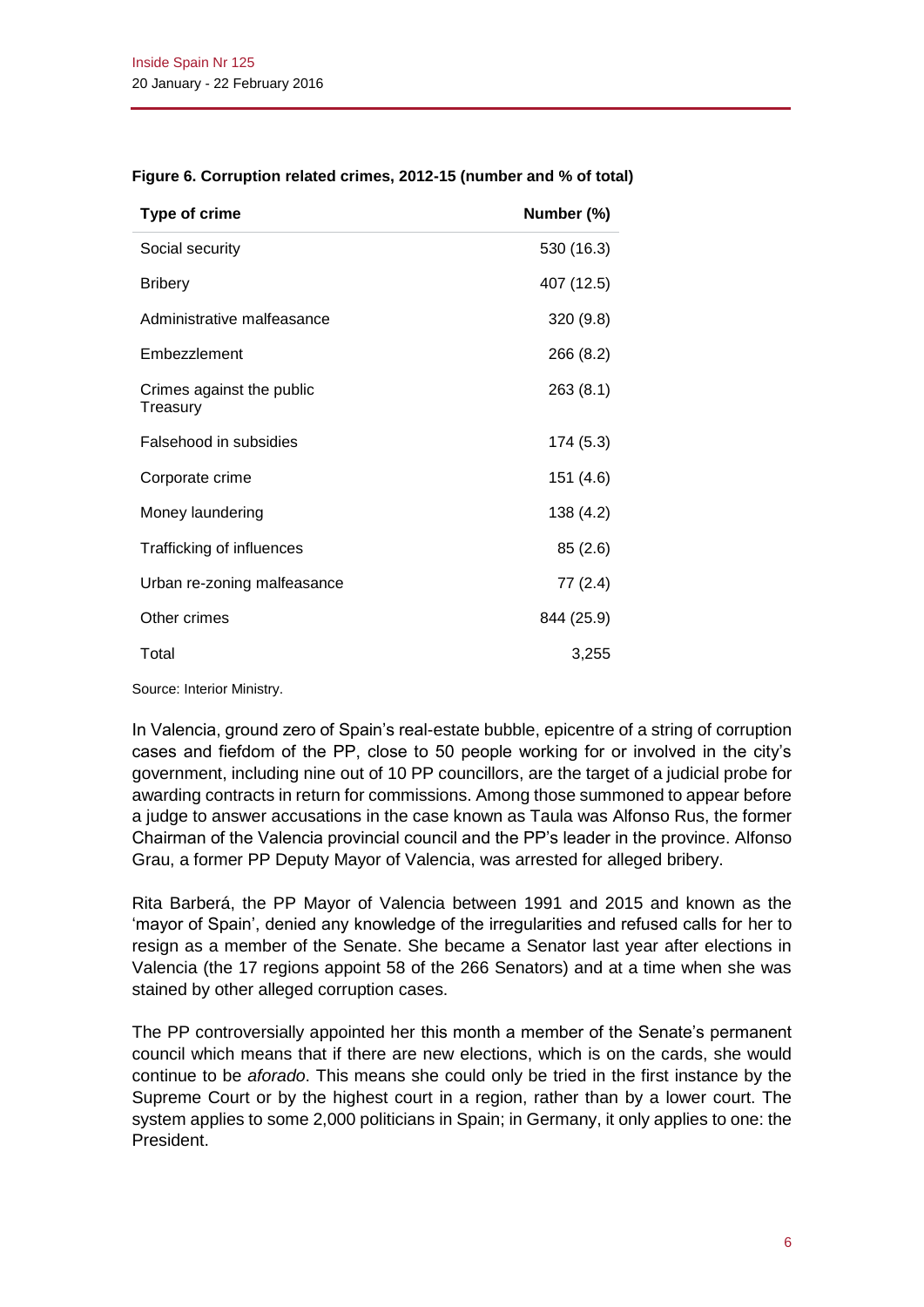Isabel Bonig, the PP's President in Valencia, said the party's situation was so 'diabolical' in the region that it needed to be re-established and possibly change its name.

The Púnica case into corruption in a dozen city and town halls including Valencia and Madrid, ongoing since 2014 and involving a bid-rigging scheme for public contracts, claimed its first high profile victim this month when Esperanza Aguirre, the PP's President in Madrid, resigned after the police raided the PP's headquarters. Aguirre, a former President of the Madrid region, President of the Senate and Education Minister, said she 'assumed her political responsibility' but denied any wrongdoing. 'Corruption is killing us', Aguirre told a news conference.

In another case, 13 people were arrested last month following an investigation into the allegedly fraudulent awarding of contracts by the state company Acuamed for hydraulic and environmental works between 2007 and 2014. The arrests prompted the resignation of Federico Ramos de Armas, Deputy Minister of the Presidency, who was the Deputy Minister of the Environment and chairman of Acuamed when the contracts were awarded.

According to Rafael Doménech, BBVA's chief economist, corruption reduces Spain's annual GDP growth by 0.5 percentage points.

Meanwhile it was announced that Rodrigo Rato, a former head of the International Monetary Fund (IMF) and the PP's Economy Minister between 1996 and 2004, is to stand trial for misusing funds when he was Chairman of Caja Madrid and then of Bankia. That bank's collapse in 2012 less than one year after being listed on the stock exchange sparked a EU bail out of parts of Spain's financial sector. Bankia alone needed €22 billion in fresh capital to stay afloat.

Rato is one of 66 accused of benefiting from undeclared credit cards used for personal expenses between 1999 and 2012 at Caja Madrid, one of six savings banks which merged in 2010 to form Bankia, Spain's fourth-largest bank. A total of €15.5 million was spent. Rato is accused of racking up €44,217 on his account and if found guilty faces a prison sentence of four and a half years.

# The Infanta Cristina loses appeal and testifies in court

The Infanta Cristina, the eldest sister of King Felipe VI, lost her appeal against tax fraud charges and testified in court this month in a case involving her husband, Iñaki Urdangarín, and 16 other defendants.

Her lawyers based their case on the so-called 'Botín doctrine', named after a case dropped against Emilio Botín, the former Chairman of Banco Santander, in 2007 because it was not supported by public prosecutors. The accusations against Cristina were made privately, by anti-corruption group *Manos Limpias* ('Clean Hands'). The tax authorities said they had no case against her.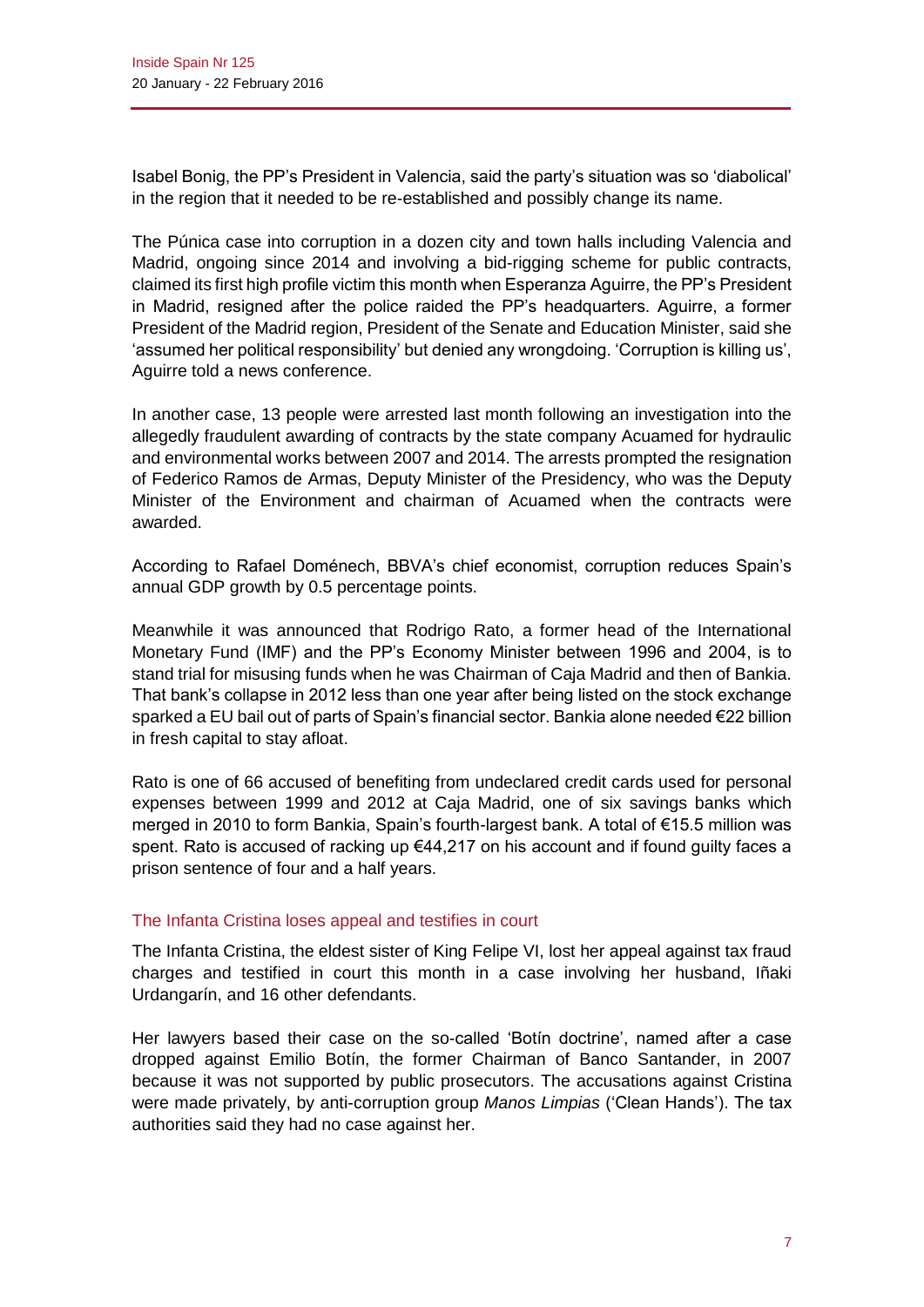She faces two counts of tax fraud, carrying a maximum prison sentence of eight years, for allegedly failing to declare taxes on personal expenses paid by a property company she owned with her husband.

Urdangarín, accused of embezzlement and money laundering, faces 19 years and six months. The case relates to his supposedly non-profit Noos Institute sports foundation, which was allegedly used as a vehicle to win falsely inflated contracts from regional government bodies, before channelling the money to personal accounts via tax havens.

# **The Economy**

# New government, whenever there is one, faces big budget hole

Spain failed last year to meet the budget-deficit target agreed with the European Commission (4.2% of GDP) and it looks as if the same will happen this year (2.8%), according to the Commission's latest forecasts, which put the respective figures at 4.8% and 3.6%, both well above the targets.

This means that the Eurozone's fourth-largest economy will still be in breach of the EU's 3% deficit ceiling. Pedro Sánchez, the Socialists' leader who is trying to form a new government, and the Ciudadanos' leader Albert Rivera, want to postpone the 3% target until 2017, a proposal that would not go down well in Brussels, as it was originally set for 2013. No other country in the Eurozone has been so far off its budgetary course as Spain.

'Whatever the new government, it must make adjustments', said Pierre Moscovici, the European Commissioner for Economic and Financial Affairs. The new government will have to make deeper spending cuts or raise more revenue through tax increases. The problem is this might not happen for months.

The PP controversially rushed through the 2016 budget last September, as it was crystal clear that no party would win the December election, and the government wanted the Commission's approval before the polls. As it turned out, the budget fell short of the EU's spending rules and the government was rebuked, but it rejected the request for stricter execution of the 2015 budget and cuts to ensure the 2016 budget was compliant, leaving the latter to the new government.

Another pressing issue facing the next government is the emerging crisis in the social security system. The greying population and a low fertility rate, combined with the very high unemployment (the number of social-security contributors is still 2 million less than the peak in 2007), has pushed up the dependency ratio (the inactive elderly as a percentage of the working-age population) and raised serious questions about the sustainability of the pay-as-you-go pension system.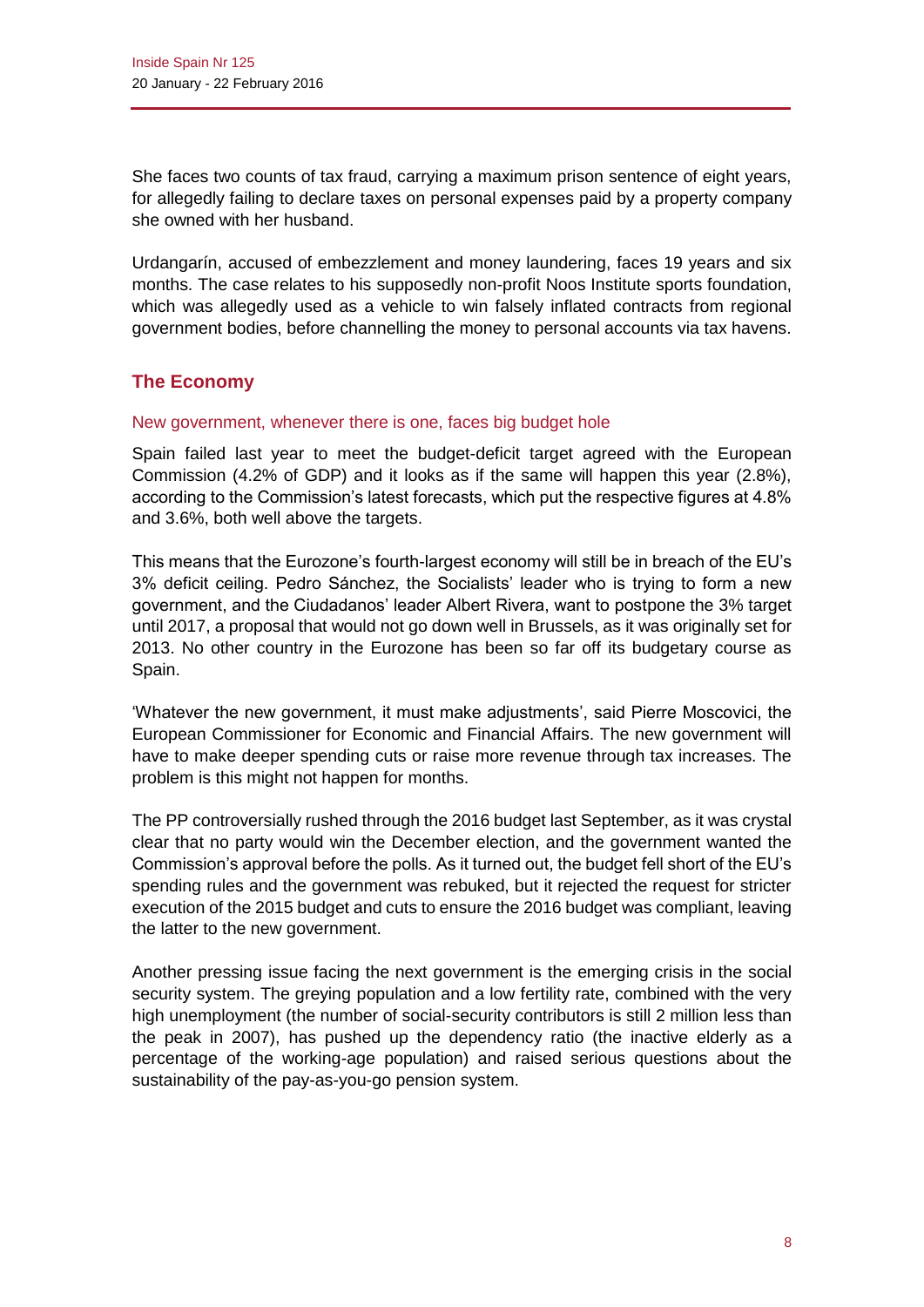Just as the incumbent government is not in a position to make changes to the budget so, too, it is powerless to do anything about the emerging social security crisis and the need to reform the Toledo Pact (first approved by parliament in 1995) to guarantee the system's future.

In order to pay pensions without putting the budget under more pressure, the government raided the reserve fund built up during the boom years, reducing it from a peak of  $€66.8$ billion in 2011 (the PP took office at the end of that year) to €32.4 billion at the end of 2015. If this pace of drawing down the reserve continues and no measures are taken, the reserve will run out in 2019.

Moody's changed the outlook to stable from positive on Spain's government credit ratings. This revision was due to three factors:

- The institutional improvements that the government legislated in recent years, including greater controls over regional finances and pension reform, have had a smaller impact than Moody's had anticipated when it assigned the positive outlook back in 2014. This less favourable outcome limits the potential for improvement in Spain's future fiscal position and its growth trajectory.
- As a result, Spain's track record of meeting fiscal targets in the last few years has been mixed. Moody's expects the government to report above-target deficits this year and beyond, preventing any material reduction in the debt burden after peaking at around 100% of GDP in the near future.
- Moody's also believes that additional material structural reforms that would be supportive of growth are unlikely to be forthcoming over the coming three to four years, irrespective of the composition of the next government.

Moody's affirmed Spain's long-term debt and issuer ratings at Baa2 (see Figure 7).



# **Figure 7. Moody's rating of long-term sovereign bonds**

Source: Moody's.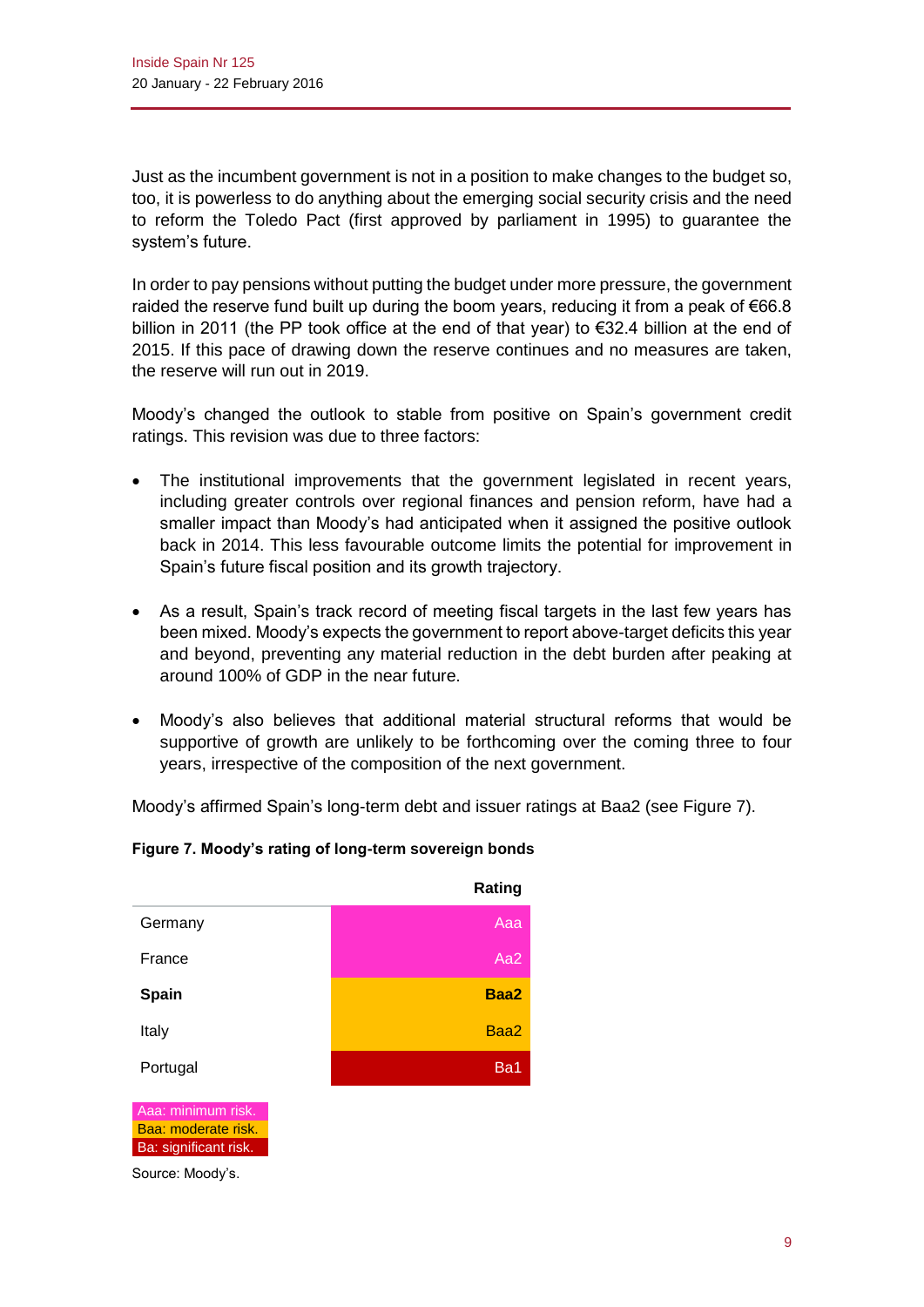There was some good news, however, in the Commission's assessment as GDP growth for 2016 was again upgraded, to 2.8% though lower than last year (see Figure 8).

|                                          | 2015          | 2016   | 2017   |
|------------------------------------------|---------------|--------|--------|
| Private consumption                      | 3.1           | 3.4    | 2.3    |
| Public consumption                       | $2.2^{\circ}$ | 0.6    | 0.6    |
| Contribution to GDP growth:              |               |        |        |
| Domestic demand                          | 3.5           | 3.0    | 2.4    |
| Inventories                              | 0.1           | 0.0    | 0.0    |
| Net exports                              | $-0.4$        | $-0.2$ | 0.1    |
| Unemployment rate (% of labour force)    | 22.3          | 20.4   | 18.9   |
| Current account balance (% of GDP)       | 1.5           | 1.4    | 1.3    |
| General government balance (% of GDP)    | -4.8          | $-3.6$ | $-2.6$ |
| General government gross debt (% of GDP) | 100.7         | 101.2  | 100.1  |

|  | Figure 8. European Commission's forecasts for Spain, 2015-17 (annual % change) |  |
|--|--------------------------------------------------------------------------------|--|
|  |                                                                                |  |

Source: European Commission.

Growth in 2015 was the strongest since 2008. GDP, however, was still below the precrisis level. The stated number of unemployed fell by 678,200 to just below 4.8 million, but this sharp drop hardly dented the jobless rate, which is still more than 20%. The average duration of contracts signed last year was 53 days, down from 79 in 2006, and 92% of the 18.6 million contracts signed were temporary. Seven out of every 10 people without a job received no type of subsidy from the Employment Ministry.

Inflation was zero, a record 68.1 million tourists visited the country (3 million more than in 2014), exports of goods were at an all-time high (€250.2 billion, +4.3%), the current account was in surplus (around 1% of GDP) and banks' earnings were much improved, following an EU bail-out of part of the financial system.

The trade deficit of €24.2 billion was 1.2% below 2014 and the second lowest since 1998. Thanks to much lower oil prices, the energy deficit (imports less exports) was down 31.5% at €26 billion. The automotive sector generated exports of €42.5 billion, 19.6% more than in 2014 and 17% of the total.

The Tax Agency notched up a record  $€15.6$  billion (1.5% of GDP) last year in its fight against fraud and evasion, 27% more than in 2014.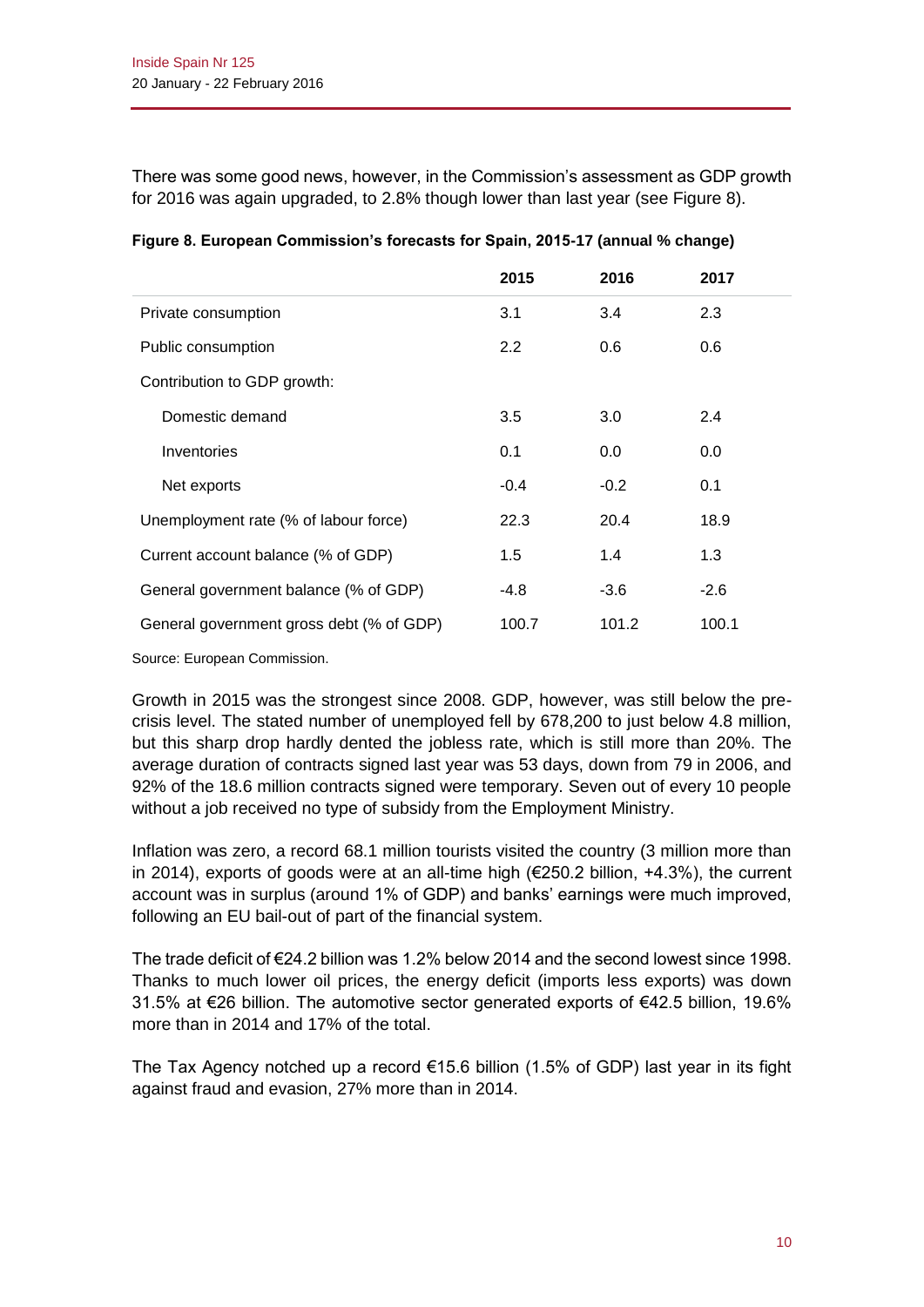### Bankia to fully compensate retail investors hit by listing

Bankia, whose collapse in 2012 sparked an EU bail out of part of Spain's financial sector, is to compensate in full tens of thousands of small investors who participated in the bank's ill-fated initial public offering (IPO) in 2011.

Investors who bought shares will receive 100% of their investment, plus 1% annual interest. Those who have already sold the shares will be compensated for their loss, if any, plus interest. Bankia, 64% owned by the government, estimates retail investors put €1.855 billion into the IPO.

'This process is positive for various reasons', said José Sevilla, Bankia's CEO. 'First, it gives investors a quick exit as they will recover their money in a period we believe will not exceed 15 days from when they apply; second, it will save money by avoiding judicial processes or reducing those already begun; and third, it protects the patrimony of Bankia'.

The move came after the Supreme Court ordered Bankia to reimburse two small investors for misleading them during the IPO.

# Crisis intensifies Spain's wealth inequality

The richest 1% of the population has almost as much wealth as the poorest 80%, according to a [report](https://oxfamintermon.s3.amazonaws.com/sites/default/files/documentos/files/economia-para-minoria-anexo-espana.pdf) by the NGO Oxfam Intermón which shows that Spain's economic crisis since 2007 widened the gap between rich and poor.

Spain's Gini coefficient, the most commonly used measure of inequality, where zero is perfect equality and 100 perfect inequality, rose the most among EU countries after Cyprus between 2007 and 2014 (see Figure 9).

| <b>Change in basis points</b> |
|-------------------------------|
| $+5.0$                        |
| $+2.8$                        |
| $+2.6$                        |
| $+0.4$                        |
| $+0.3$                        |
| $+0.2$                        |
| $-2.3$                        |
|                               |

# **Figure 9. Change in Gini coefficient, 2007-14**

Source: Oxfam Intermón.